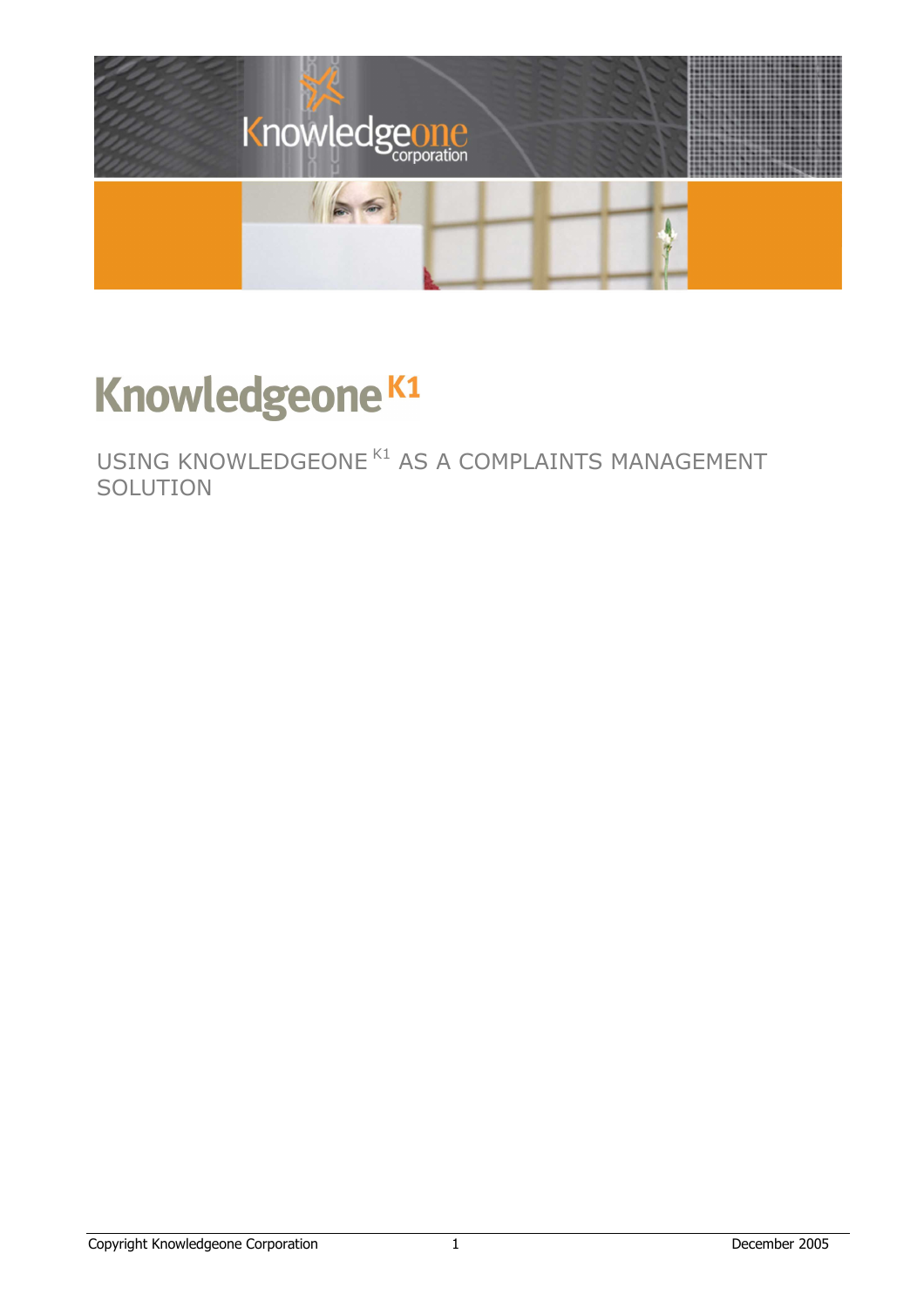## Using Knowledgeone K1 as a Complaints Management Solution

| CloseType      | . 8            |
|----------------|----------------|
|                |                |
|                |                |
| Referrals      | . 8            |
|                |                |
| Security Code. |                |
|                |                |
|                |                |
|                |                |
|                |                |
|                |                |
|                | $\lrcorner$ 10 |
|                | . 11           |
|                | . 11           |
|                | 11             |
|                | 12             |
|                | . . 12         |
|                | 12             |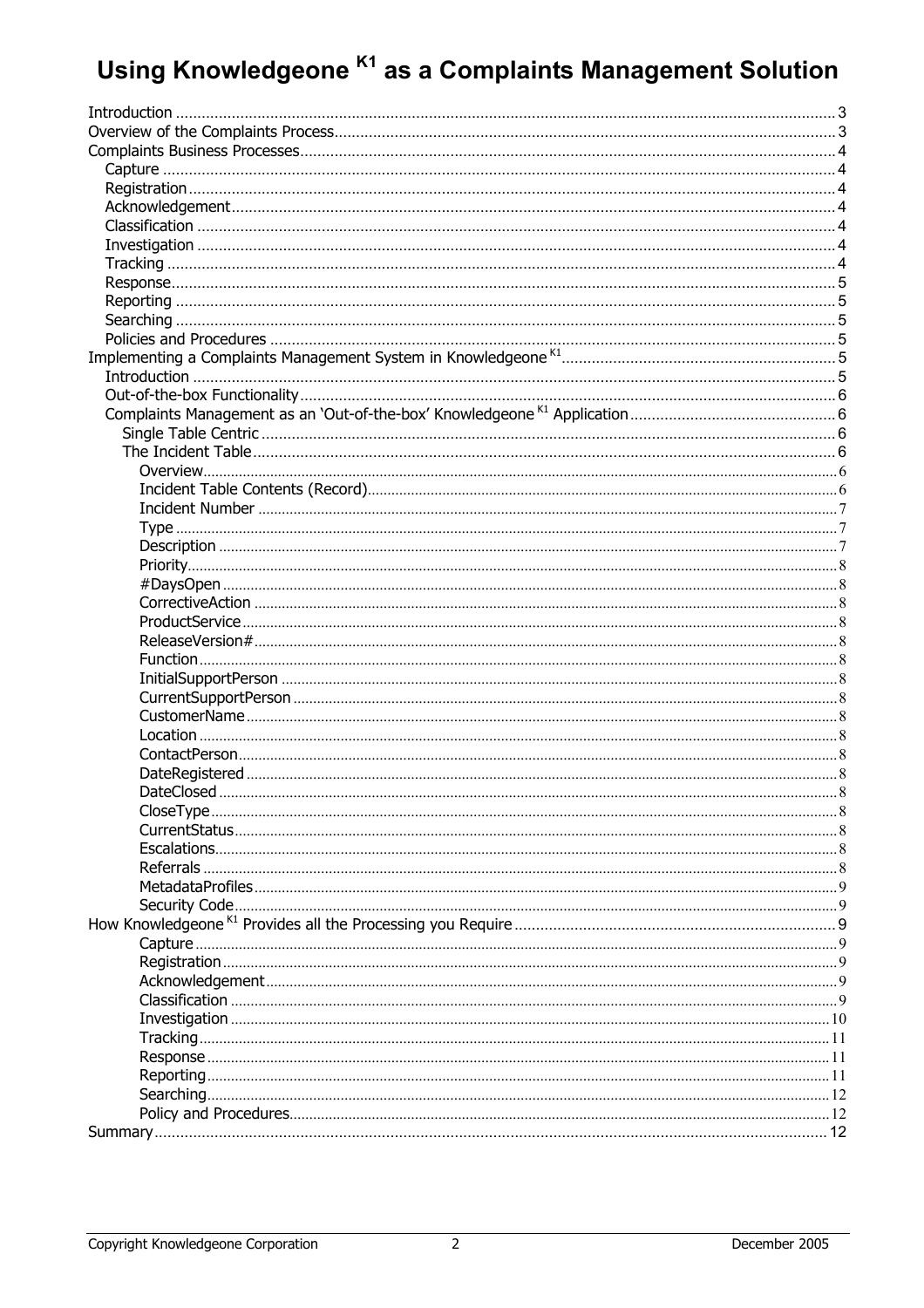## <span id="page-2-0"></span>**Introduction**

Now, I know none of you ever have complaints from your customers, but just in case you do in the future, this paper spells out how to use Knowledgeone <sup>K1</sup>'s 'out-of-the-box' functionality to handle all aspects of complaint processing. This is a way to make your customers happy, or at least, happier.

## **Overview of the Complaints Process**

I guess that the term 'complaints system' covers a multitude of sins and a plethora of industries and applications. Basically however, it means that you are trying to handle the situation when a customer is unhappy with some aspect of your business and has taken the trouble to tell you about it, (always a good thing – it is much worse if a customer is unhappy and doesn't tell you about it).

The complaint can take many forms and may arrive as a telephone call, an email, a fax or a letter as the most common forms. If you are really unlucky, the customer will take the trouble to come to your office and yell at you. This is described either as a verbal complaint or verbal abuse depending upon the circumstances and your degree of enjoyment or otherwise of the experience.

It is reasonable to assume that the customer expects you to take the complaint seriously. If you don't take complaints seriously then you really can't expect to hold on to your customers. So I guess that in a perverse way, the best way to rid yourself of complaints is to rid yourself of customers. This approach does have its pitfalls like no money for the rent this month.

If you do take the complaint seriously (and therefore your customers seriously) this fundamentally means you will investigate each complaint and then respond to the customer in a reasonable time frame with the results of your investigation.

In order to ensure that no complaint is overlooked, you will need to have some form of a registration process such that it is logged and visible. Losing a complaint is usually not good practice and will not endear you to your customers. It will also double your workload because you will end up having to handle complaints about complaints being missing as well as the original complaint.

It would also be a good idea to let the customer know you have received the complaint and will be looking into it. This helps convince the customer that you care and is usually a wise policy. In my experience, customers understand that you sometimes get it wrong but they never understand you ignoring them.

You will also probably delegate the investigation to the most suitable person and you will then need to track the progress of the investigation in case the customer contacts you again and asks that often embarrassing question, "What have you done about my complaint?" It is really difficult to blame someone else for the non response if you don't know who is handling it or where they are up to or not up to, as the case may be.

It also helps if someone in authority comes up with some guidelines or rules about how classes of complaints should be handled. It is tough to meet goals if no one sets them. Let's be a little formal and call this "Complaints Management Policy and Procedures".

And finally, there is always someone in management who fills in his or her time between nine and five by asking you for reports on all aspects of complaints management like, "How many complaints did we get last week? What percentage did we resolve within five days? How many are still outstanding after twenty days? How well is Joe Bloggs doing handling his complaints workload?" And my favourite, "What are our mean and average times to respond to complaints and can you graph it please for my management meeting in twelve minutes?"

On a more serious note, the bottom line is, "If you want to stay in business and prosper then you have to look after your customers. On a scale of importance of 1 to 3, customers rate 1, 2 and 3. An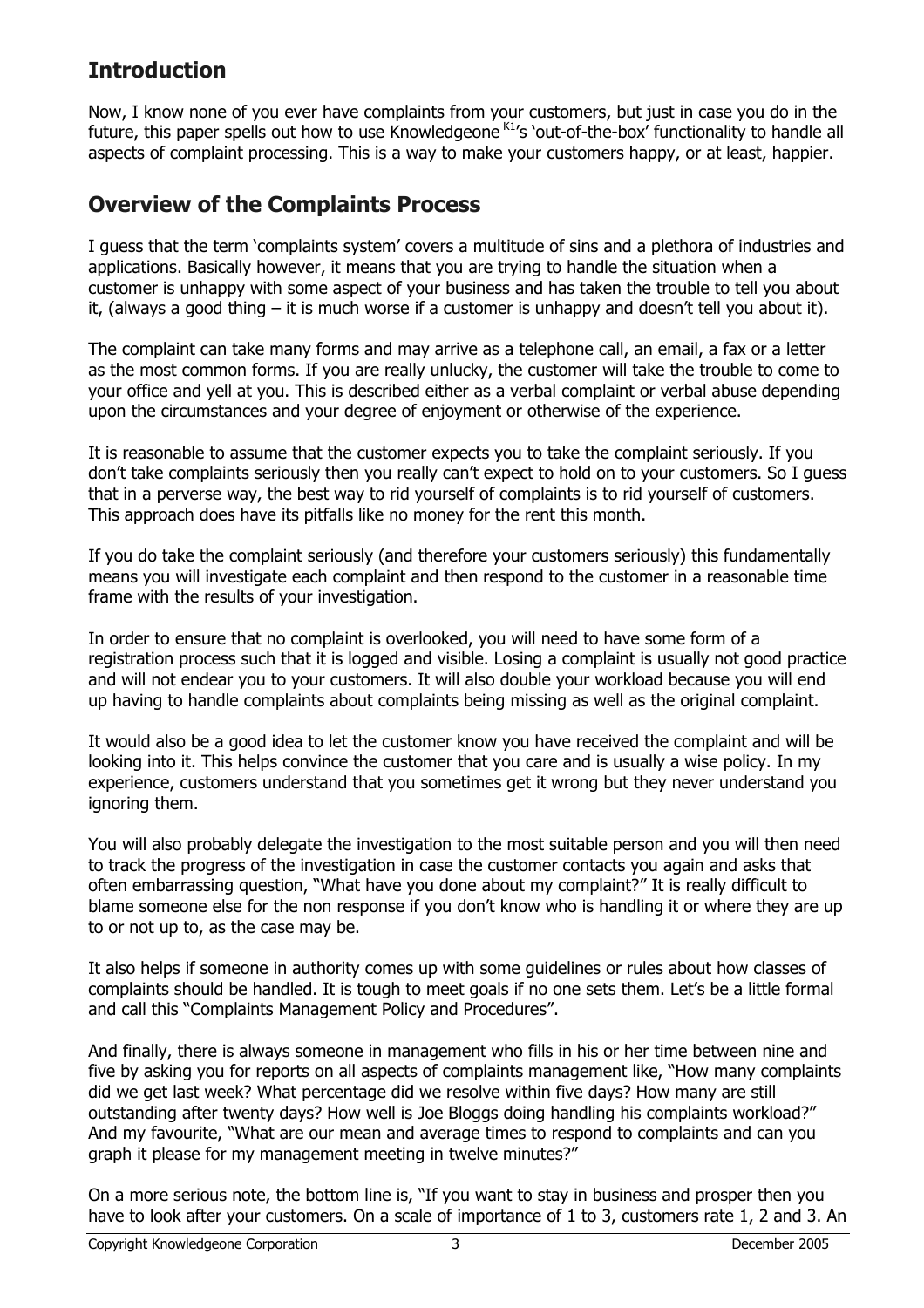<span id="page-3-0"></span>essential part of looking after customers is to respond to each and every complaint in the most assiduous and expeditious fashion possible. If you look after your customers then they will in turn look after you. If you don't look after your customers then you very soon won't have any."

Effective complaints management is a foundation of every successful business.

## **Complaints Business Processes**

If we view the above overview as typical of complaints management then we can clearly see a number of distinct business processes that we need to handle with Knowledgeone  $K1$ .

## **Capture**

You have to have a way of capturing the details of each and every complaint no matter the form it arrives in. This means that you have to be able to capture the details of a conversation (in person or by phone), a letter, an email, a fax or even a text message.

If you are clever, you will make it easy for yourself and the customers by formalizing the way complaints can be delivered. Obviously, the best way is via a form on your website.

## **Registration**

Each and every complaint must be registered and given a unique number so it can be processed and tracked. The registration process should always include the date and time of receipt. It is always good policy to provide the customer with this unique complaint number because it makes the ongoing dialogue infinitely easier to manage for both parties.

## **Acknowledgement**

Most customers won't be psychic so it is really good policy to let them know you have received their complaint and will be looking into it. This is also when you give them the complaint or tracking number. It is also the first step in convincing them that you really do care.

## **Classification**

Before you can decide which lucky individual you will assign the complaint to, you will need to first classify the complaint. For example, in local government some classifications may be; trash collection; traffic safety; pedestrian walkways; etc. Once classified, it then becomes relatively simple to select the person or department best suited to investigate the complaint.

## **Investigation**

Putting the complaint in your desk drawer and then waiting the prescribed five days is not a way to endear yourself to either your employer or your customers. If you are serious about caring for your customers, you need to make a serious effort to understand and investigate the complaint.

If you are smart, you will get someone else to do the work for you. This is why it is always a good idea to classify each complaint (as described above) and then flick it (sorry, transfer it) to the most appropriate person or department to handle.

## **Tracking**

If you don't track complaints then you probably spend a lot of time avoiding phone calls and filtering them by voice mail. You probably also have a lot of unanswered emails.

It is much smarter to implement a tracking system so you aren't afraid to take those, "What is happening with my complaint?" phone calls. It is also a great way to reduce stress.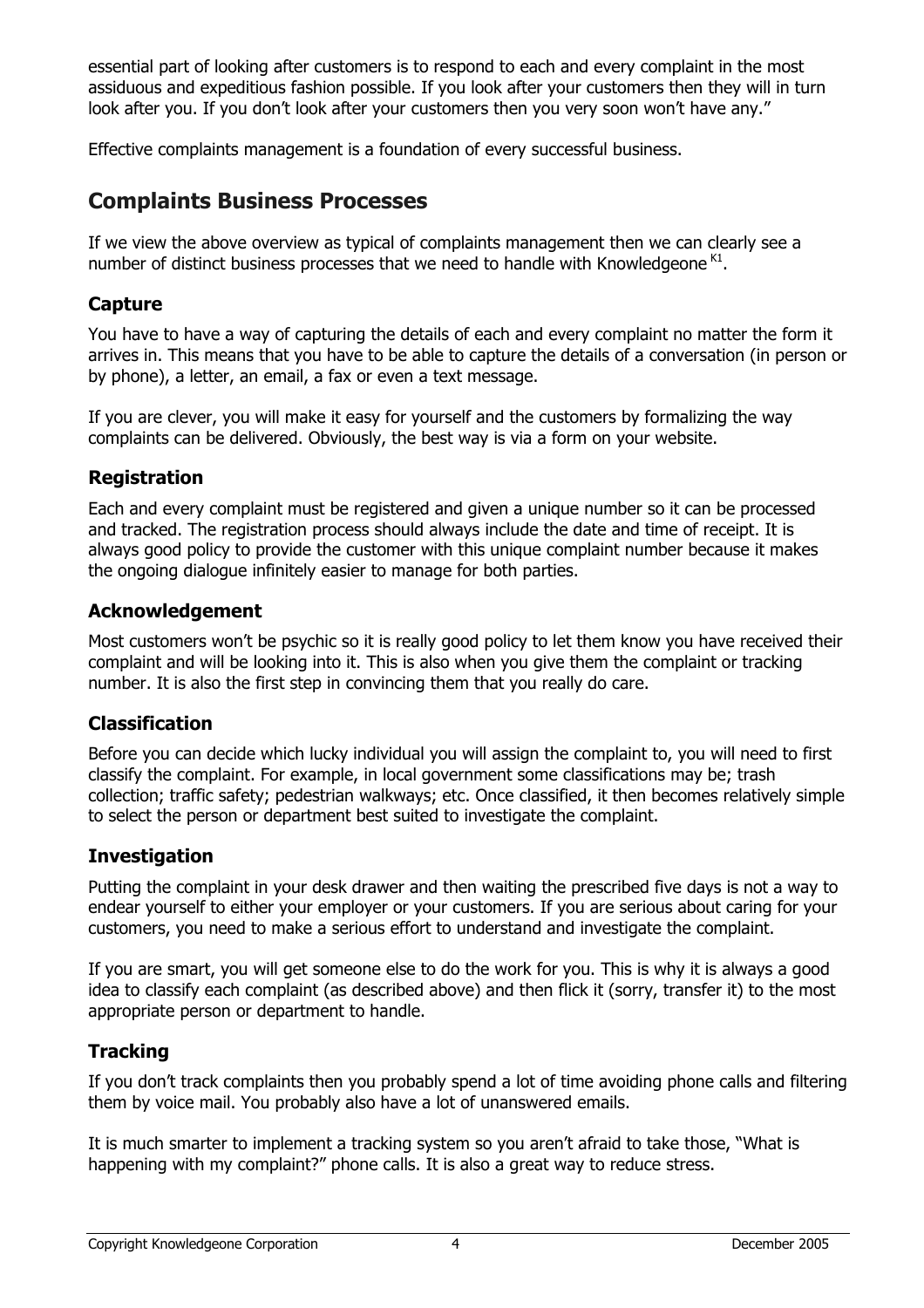## <span id="page-4-0"></span>**Response**

Knowing you have an answer is not the same as actually telling the customer. Remember, most customers are not psychic. If you don't take the trouble to tell them you are looking after them how will they know? Even if you don't have an answer, tell them that you are working on the problem; keep them informed.

If you don't tell them you have an answer or a solution they think you are ignoring them. You may as well just have thrown the complaint in the trash at the very beginning of the process.

Once again, if you are smart you will formalize the response process. For example, if you capture most complaints via a form on your website make sure you ask for a valid email address. This makes responding easy and convenient for both you and the customer.

## **Reporting**

If it were me I would first agree with management on the reports required and then build some standard reports so weekly reporting was as easy as possible. This won't stop that difficult manager from constantly creating new report requests in an effort to ensure you have no time to do your real job but, it will satisfy the more reasonable of your masters.

## **Searching**

Responding to customers and reporting on a particular complaint or a set of complaints isn't possible unless you have a way of searching your complaints database. You have to be able to find things quickly and easily and not just by the complaint registration number. You have to be able to find complaints by any attribute of the complaint as well as by any combination of attributes. For example, "All complaints received between November 20 and November 28 that referred to trash collection and noise."

#### **Policies and Procedures**

It is difficult to meet or exceed the guidelines if you don't have any or don't know what they are. Generally, guidelines for complaint management would come under the umbrella of either Quality Assurance or Compliance.

Good guidelines will clearly specify how each class or category of complaint is to be handled. They will specify all of the processes above and will set standards of performance, such as the times to respond to each class of complaint.

If you don't have formal guidelines you obviously cannot have an effective complaints management system so these are a prerequisite.

## **Implementing a Complaints Management System in Knowledgeone K1**

## **Introduction**

Knowledgeone<sup> $K1$ </sup> is both a knowledge management system and a generic application solution. In the 'olden days' we would probably have called Knowledgeone  $K1$  a highly configurable information management system. Its core functions are to capture, index and store information and to make it as easy as possible to manage, search for and report on information.

Fortunately, complaints management is also about information management so Knowledgeone  $K1$  is the right kind of tool to choose to solve a complaints management problem.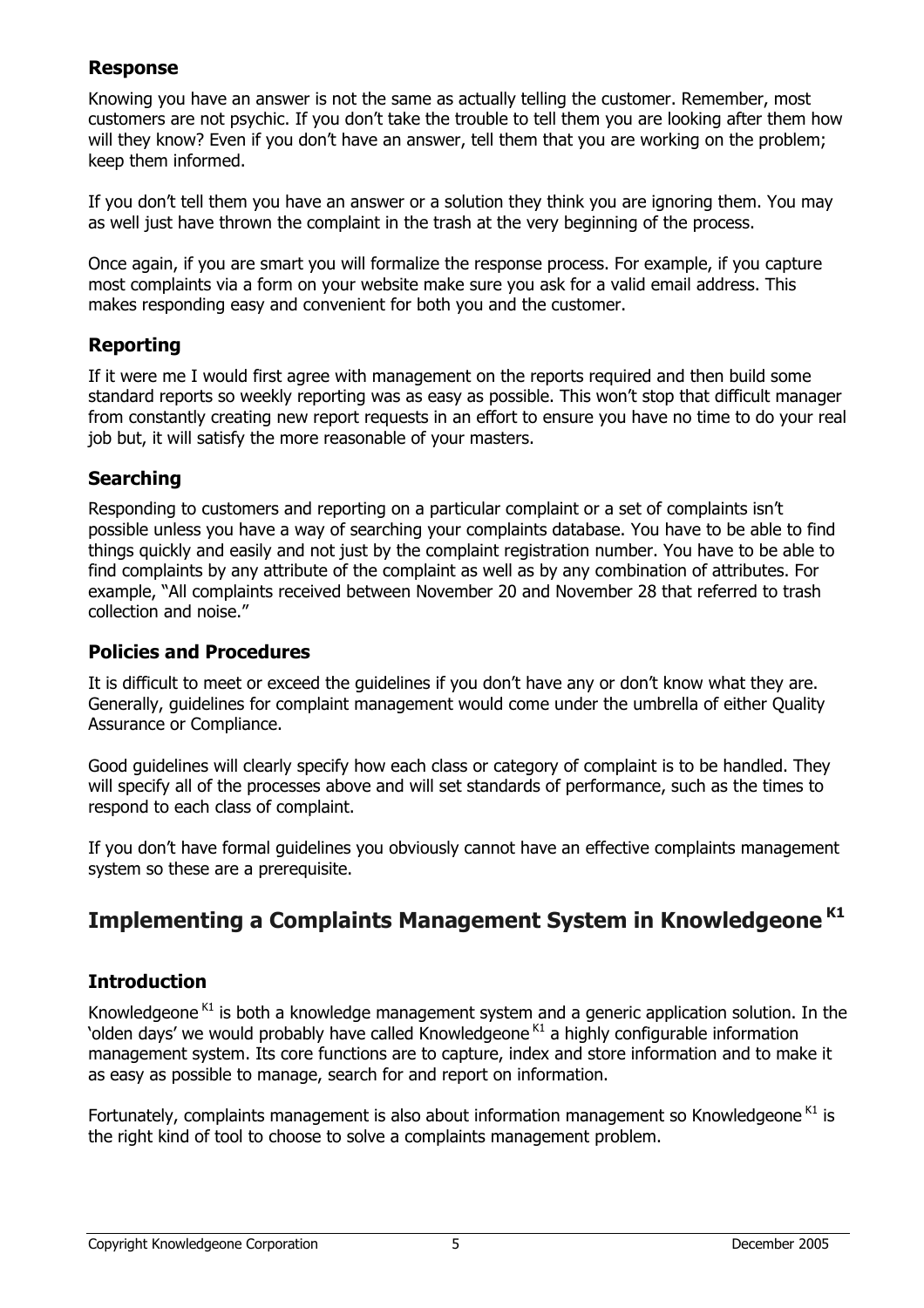## <span id="page-5-0"></span>**Out-of-the-box Functionality**

Even though Knowledgeone  $K1$  was designed to be a generic application solution where the customer can easily and quickly change both the Data Model and any Process, we didn't deliver Knowledgeone  $K1$  as an empty toolset. We delivered Knowledgeone  $K1$  with a number of applications (we call them personalities) already configured and ready-for-use. One of those is Complaints Management.

## **Complaints Management as an 'Out-of-the-box' Knowledgeone K1 Application**

There are any number of ways to handle complaints management in Knowledgeone  $K1$  but the easiest is to use the out-of-the-box personality based on the Incident Table.

#### **Single Table Centric**

All personalities in Knowledgeone $K1$  are designed to be single table centric. This means that you work within a single Knowledgeone <sup>K1</sup> table and are able to reference all other required information from within that one table.

#### **The Incident Table**



#### **Overview**

The Incident table has been specifically designed to hold the details of any complaint or 'incident'.

It can be used to record complaints from either people or companies or both. For example, if you are a local government organization you will probably want to record complaints from your ratepayers, the people that live in your district. If you are a software company, (like us), you will probably want to record complaints from your customers, from companies that use your software.

When we configured the default Incident record we configured it to handle both. We also configured it to link to a number of other Knowledgeone  $\overline{M}$  tables that you may or may not require. Because of this, the default Incident table probably has more fields and more links than you require. This is by design; it was configured as a 'superset' of most users' requirements. Even so, you may still find that you need to add another field or link that we haven't thought of because it is unique to your situation.

This is why we say the 'out-of-the-box' personalities in Knowledgeone  $K1$  are 85% solutions. We have provided a working core and you now need to add the final touches to make the 'out-of-thebox' solution a 100% fit for your requirements. But, and trust me on this, we have done all of the hard work.

#### **Incident Table Contents (Record)**

This is where you record the details of each and every complaint and register it in the Knowledgeone  $K1$  system with a unique identifier (e.g., Incident number or Complaint number).

It is also where you:

- 1. Assign a priority
- 2. Determine any corrective actions
- 3. Identify the product or service being the source of the complaint
- 4. Identify the support person initially receiving the complaint
- 5. Enter/Select the customer name
- 6. Enter/select the Person name
- 7. Select the Registration Date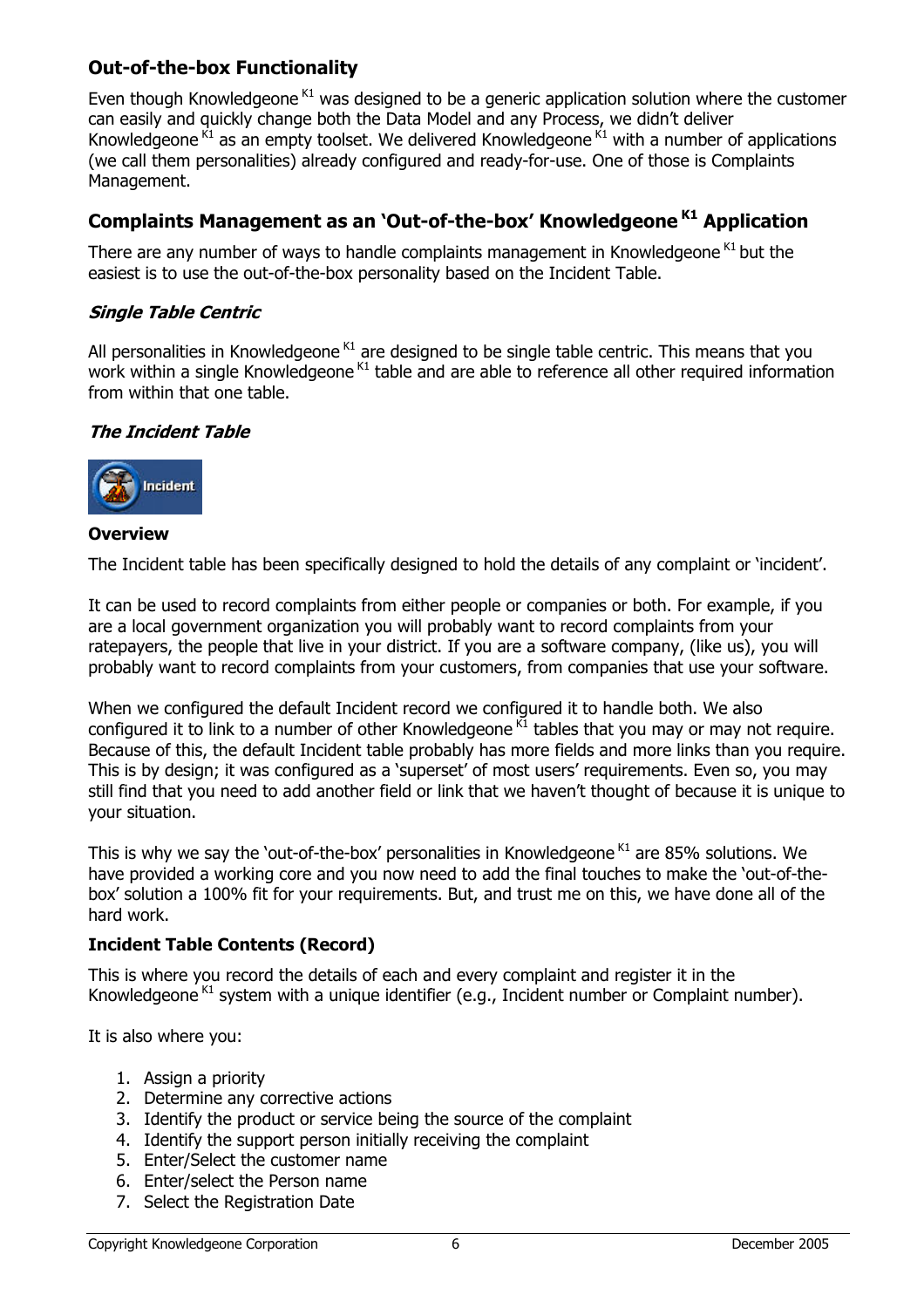- <span id="page-6-0"></span>8. Assign a current status
- 9. Select escalation rules
- 10. Record notes (e.g., from a phone call)
- 11. Refer it to another person in your organization
- 12. Add any activities required to resolve it (e.g., set up some meetings or phone calls)
- 13. Capture any electronic documents related to it (e.g., a letter or email or fax)
- 14. Link it to a corporate record

| Incident Number      | 20050004                          |                                                                                                                                                                                                                     |  |  |
|----------------------|-----------------------------------|---------------------------------------------------------------------------------------------------------------------------------------------------------------------------------------------------------------------|--|--|
| Type                 |                                   |                                                                                                                                                                                                                     |  |  |
| Description          | workers                           | The customer complains of unencessary noise at 4:00 am during trash collection. The revving of the truck<br>engine, the loud beep when it is backing up, the dropping of the trash cans and the bad language of the |  |  |
| Priority             | <b>Respond in 5 days</b>          |                                                                                                                                                                                                                     |  |  |
| #DaysOpen            | $\mathbf{0}$                      |                                                                                                                                                                                                                     |  |  |
| Corrective Action    |                                   | Speak to the supervisor for this shift and interview the workers                                                                                                                                                    |  |  |
|                      |                                   |                                                                                                                                                                                                                     |  |  |
| ProductorService     |                                   |                                                                                                                                                                                                                     |  |  |
| ReleaseVersion#      |                                   |                                                                                                                                                                                                                     |  |  |
| Function             |                                   |                                                                                                                                                                                                                     |  |  |
| InitialSupportPerson | <b>K1 Administrator</b><br>昆      |                                                                                                                                                                                                                     |  |  |
| CurrentSupportPerson | K1 Administrator                  |                                                                                                                                                                                                                     |  |  |
| CustomerName         |                                   |                                                                                                                                                                                                                     |  |  |
| Location             |                                   |                                                                                                                                                                                                                     |  |  |
| ContactPerson        | <b>Georgina Smith</b><br>Б        |                                                                                                                                                                                                                     |  |  |
| DateRegistered       | 12 December 2005 10:33:05 AM<br>疆 |                                                                                                                                                                                                                     |  |  |
| DateClosed           |                                   |                                                                                                                                                                                                                     |  |  |
| CloseType            |                                   |                                                                                                                                                                                                                     |  |  |
| CurrentStatus        | <b>E</b> OPEN                     |                                                                                                                                                                                                                     |  |  |
| Escalations          |                                   |                                                                                                                                                                                                                     |  |  |
| Notes                | 米米                                |                                                                                                                                                                                                                     |  |  |
| Referrals            | ₩                                 |                                                                                                                                                                                                                     |  |  |
| <b>Activities</b>    | * ∎                               |                                                                                                                                                                                                                     |  |  |
| LinkedIncidents      | * ⊡                               |                                                                                                                                                                                                                     |  |  |
| EDOCs                | * ∎                               |                                                                                                                                                                                                                     |  |  |
| MetadataProfiles     | 圓                                 |                                                                                                                                                                                                                     |  |  |
| SecurityCode         | <b>Basic</b><br>晑                 |                                                                                                                                                                                                                     |  |  |

See the following for a description of how to use each field in the Incident record.

#### **Incident Number**

Note that we have changed the Caption from "External ID" to "Incident Number". Note also that we have used an Autofill/AutoSequence Number to automatically populate this field every time a new incident is created.

## **Type**

Optional.

#### **Description**

Enter a meaningful description of the incident.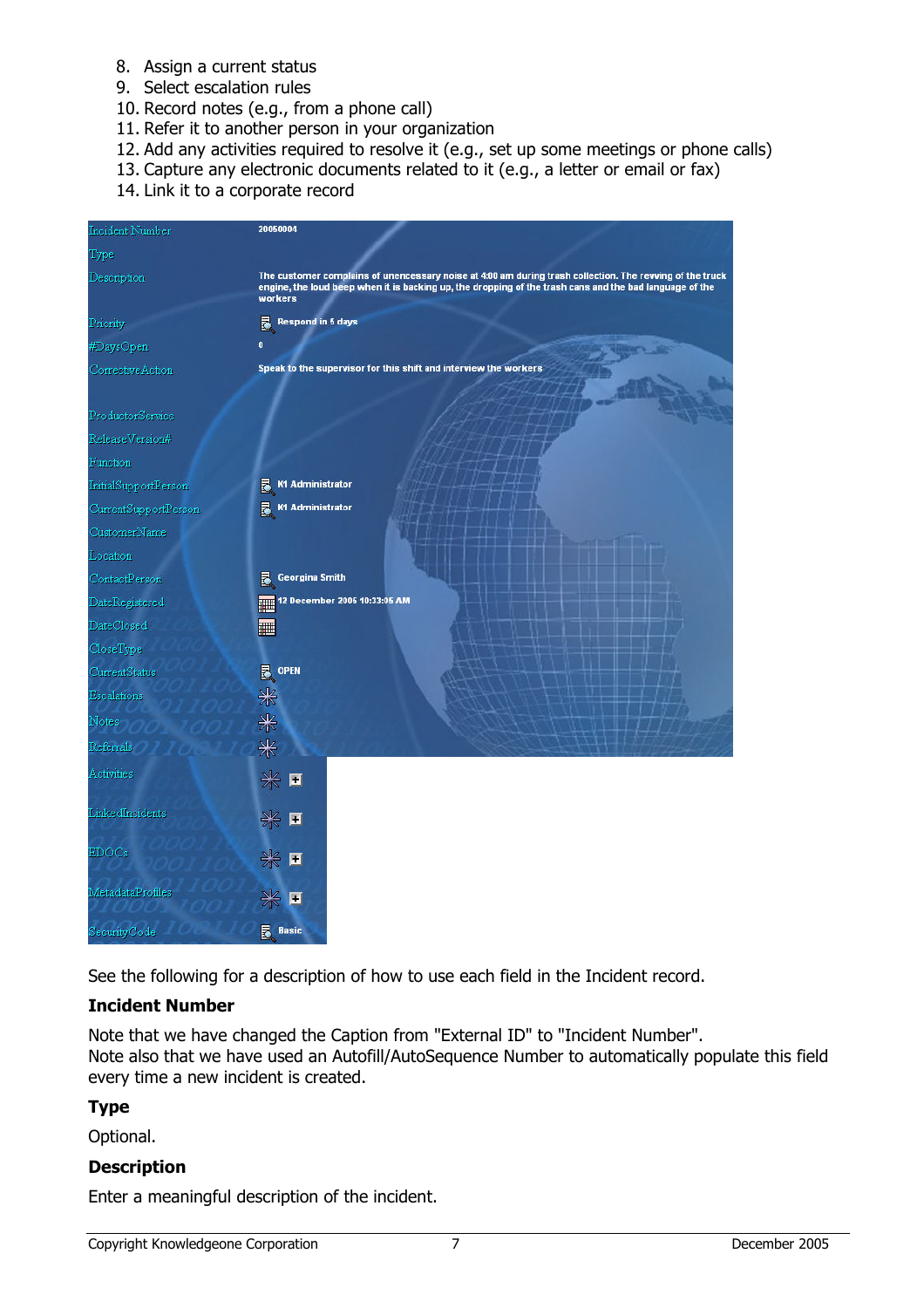## <span id="page-7-0"></span>**Priority**

Select an appropriate priority from the Priority Table. You will have to populate the Priority Table with your values.

#### **#DaysOpen**

Automatically calculated by Knowledgeone  $K1$  using Triggers and Stored Procedures.

#### **CorrectiveAction**

Describe the required corrective action.

#### **ProductService**

Select the product or service from the ProductService Table. You will have to populate this table with your values.

#### **ReleaseVersion#**

If a product, enter the version for reference.

#### **Function**

Select the Function, involved/causing the error, from the Method Table (note that this table is prepopulated with Knowledgeone K1's Methods).

#### **InitialSupportPerson**

Automatically populated by Knowledgeone<sup>K1</sup> using an Autofill.

#### **CurrentSupportPerson**

Automatically populated by Knowledgeone  $K1$  using an Autofill.

#### **CustomerName**

Select the customer from the Entity Table. You will have to populate this table with your customers.

#### **Location**

Select the location for this customer from the Location Table. You will have to populate this table with your customer's locations.

#### **ContactPerson**

Select the contact (the person at the customer you are dealing with) from the Person Table. You will have to populate this table with your staff and customers.

#### **DateRegistered**

Automatically populated by Knowledgeone  $K1$  using an Autofill.

#### **DateClosed**

Selected by the user when the Incident is closed.

#### **CloseType**

Select the appropriate category from the CloseType Table. You will need to populate this table with your values.

#### **CurrentStatus**

Select appropriate Status from the Codes table. This table comes pre-populated but you can also add your own values.

#### **Escalations**

Click the link to add an Escalation record if one is required.

#### **Referrals**

Click the link to add a referral if one is required.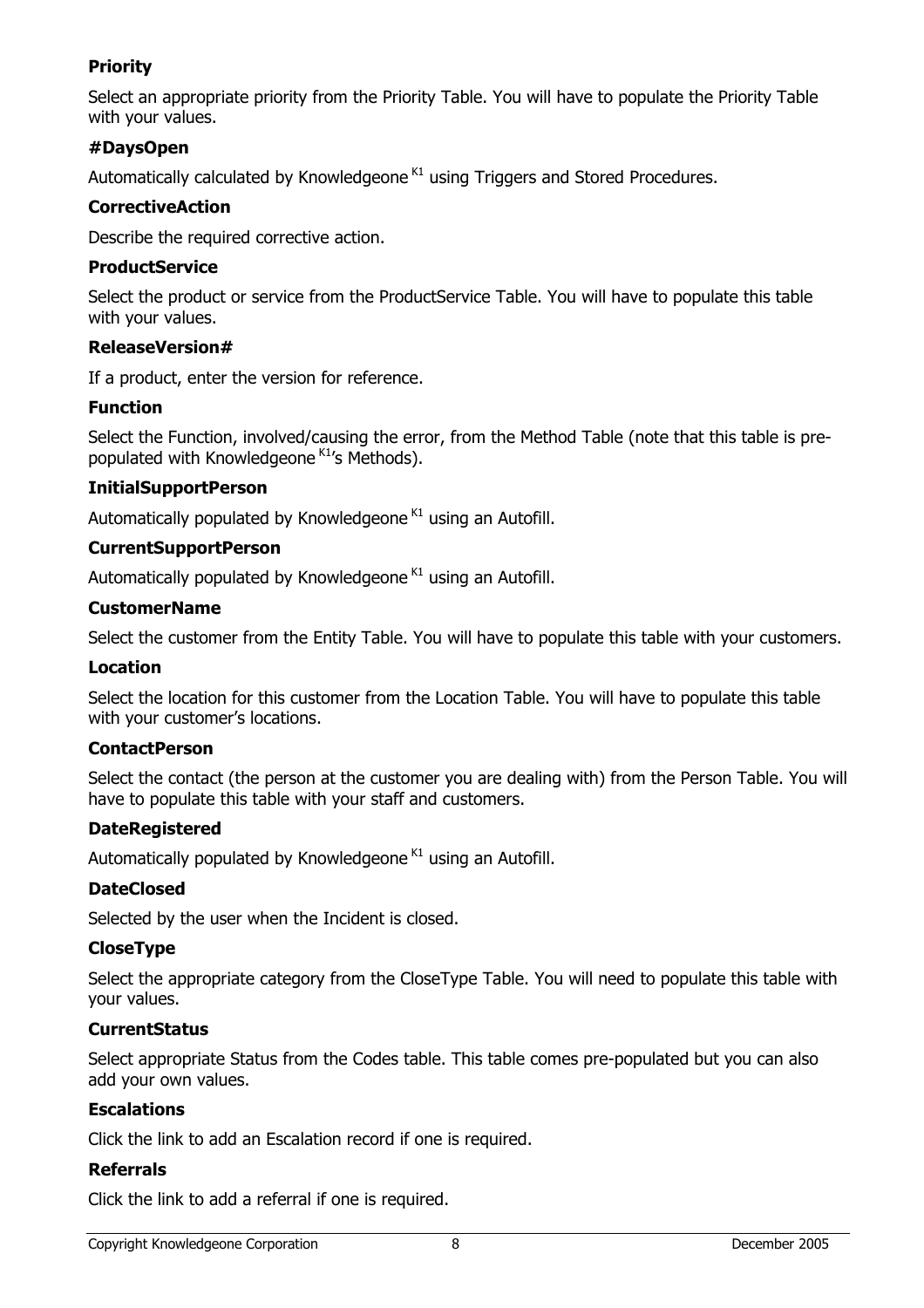#### <span id="page-8-0"></span>**MetadataProfiles**

Click the link to add links to a corporate record.

#### **Security Code**

Defaults to user's security code.



**Note:** For a detailed reference to handling complaints in Knowledgeone<sup>K1</sup> and to the Incident record, Escalation record and Referral record please access the K1 online help and search on "Help Desk"; and "Complaints Management".

## **How Knowledgeone K1 Provides all the Processing you Require**

Let's look at all the processes we defined above as being mandatory for effective complaints management and see how Knowledgeone  $K1$  handles each.

#### **Capture**

As the phone call or text message arrives, you open up a new Incident record (using the Add Method) and record the details.

If the complaint arrives as a letter or email or fax you use the EDOC link in the Incident record to scan or read in the electronic document, save and index it in the Knowledgeone  $K1$  database and link it to the Incident record for future reference.



**Note:** All of the information covered in this paper is also covered in Knowledgeone<sup>K1</sup>'s online help system. Search on "Add", "Read" and "Scan" for detailed explanations on how to use these Knowledgeone<sup>K1</sup> Methods.

#### **Registration**

When you save the new Incident record Knowledgeone  $K1$  generates a unique Incident number. Knowledgeone  $K1$  also automatically fills in the date and time registered as well as the details of the person registering the Incident.



**Note:** For a detailed explanation of how to set up an autonumber field please access the K1 online help and search on "Autofill".

#### **Acknowledgement**

You have a choice of using:

- The Print Method to produce a standard acknowledgement letter.
- The Export Method to export the details of the Incident to say Microsoft Word for a mail merge to produce your standard acknowledgement letter.
- A Scheduled Task, run say every day at midnight, to automatically email complainants with an acknowledgement email.



**Note:** Please access the K1 online help and search on "Print", "Export" and "Scheduled Task" for a detailed description of how to use these K1 Methods.

#### **Classification**

As you populate all the linked tables (i.e., linked to the Incident record) in Knowledgeone  $K1$  you can enter your terminology and classifications.

In the standard system we have used the Priority table to classify our complaint by days to respond. You can enter whatever terminology you please in the Priority table to reflect the way you deal with complaints.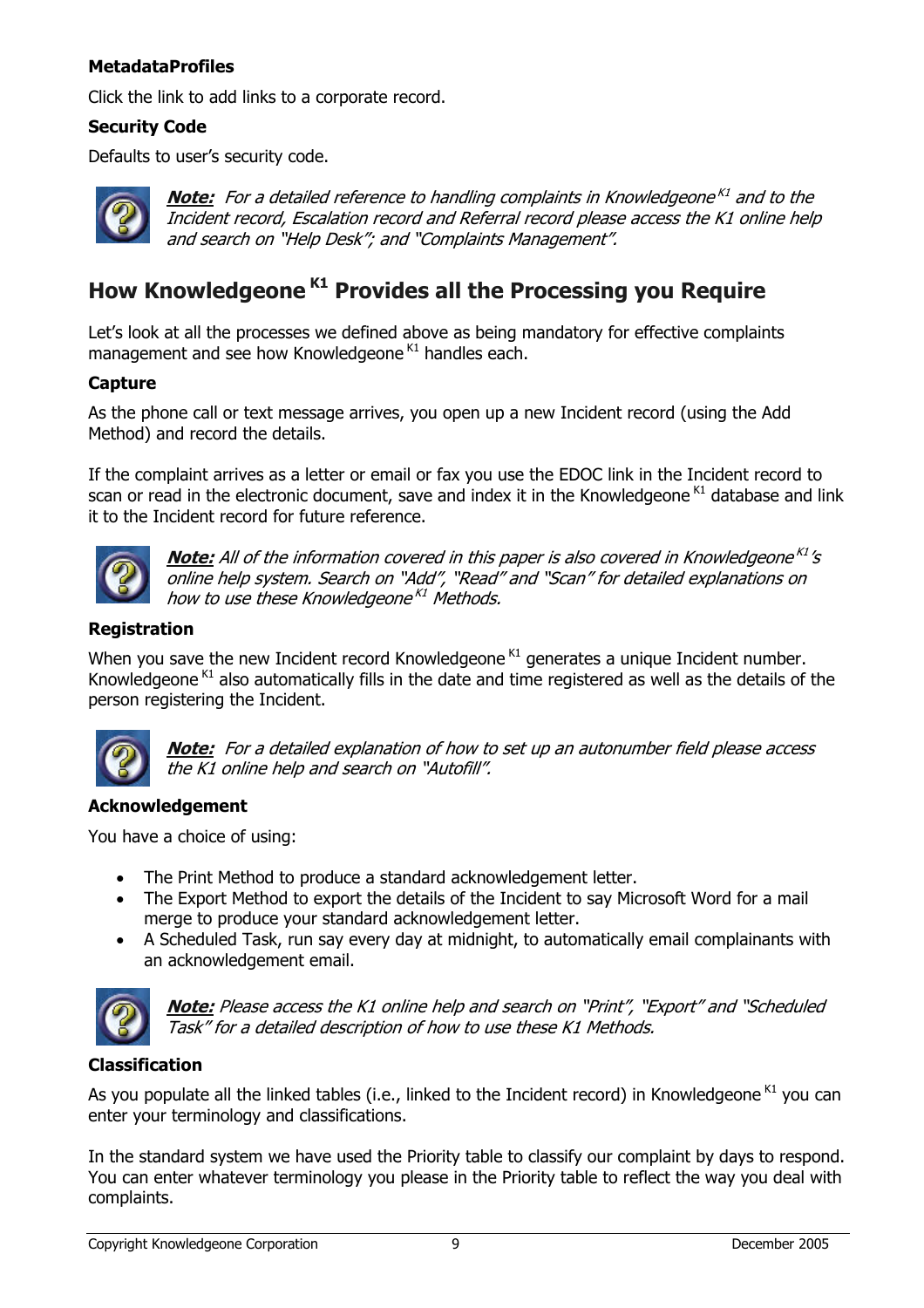<span id="page-9-0"></span>If the Priority table isn't enough for your classification needs then consider using either an existing Knowledgeone <sup>K1</sup> table, e.g., the CorporateVocabulary table or add a new table, i.e., called the 'Classification" table using the DRM.



**Note:** For a detailed reference on using the Knowledgeone<sup>K1</sup> features mentioned above please access the Knowledgeone<sup>K1</sup> online help and search on "Corporate Vocabulary" and "The DRM Wizard".

#### **Investigation**

The simple version involves you assigning this to a support person to investigate (CurrentSupportPerson), referring it to one or more other people to investigate (Referrals), or initiating an escalation process (Escalations) if it isn't resolved within a defined timeframe.

You can also link it to an Activity.

If this still isn't enough to satisfy your complaints handling policies and procedures you could also link the Incident to a Workflow. To do this, you will need to add a link to Workflow in the standard Incident record. This can be done in few seconds using the DRM as follows:

Close Knowledgeone  $K1$  and open the DRM.

Navigate to the Tables and Fields section (just keep clicking Next).

Select the Incident Table and the Fields button.

| <sup>3</sup> DRM Wizard version 1.0 |              |                                                           |   |               |
|-------------------------------------|--------------|-----------------------------------------------------------|---|---------------|
|                                     |              | <b>Step 10: Manage Tables and Fields</b>                  |   |               |
| ONE                                 |              | Add, modify, or delete tables and fields from this stage. |   |               |
|                                     | Table Name   | <b>Class</b>                                              | ٨ | Add           |
|                                     | HelpScreen   | <b>System Essential</b>                                   |   | Modify        |
|                                     | Holiday      | <b>Application</b>                                        |   |               |
|                                     | <b>Icon</b>  | <b>System Essential</b>                                   |   | Delete        |
|                                     | Incident     | <b>Application</b>                                        |   | <b>Fields</b> |
|                                     | IndustryCode | <b>Application</b>                                        |   |               |

Then Click Add in the Fields screen to add a new field link as follows:

| Name               | Workflows                     | OK    |
|--------------------|-------------------------------|-------|
| Data Type          | Int                           | Close |
| Caption            | <b>Workflows</b>              |       |
| <b>Sort Order</b>  | $\overline{\phantom{a}}$<br>5 |       |
|                    |                               |       |
| <b>Foreign Key</b> | WorkFlow<br>⊽                 |       |
| Mandatory          | г                             |       |
| Encrypted          | г                             |       |
| <b>Visible</b>     | $\overline{\mathbf{v}}$       |       |
| <b>Read Only</b>   | п                             |       |
| Auto Fill?         | п                             |       |
| Column             | г                             |       |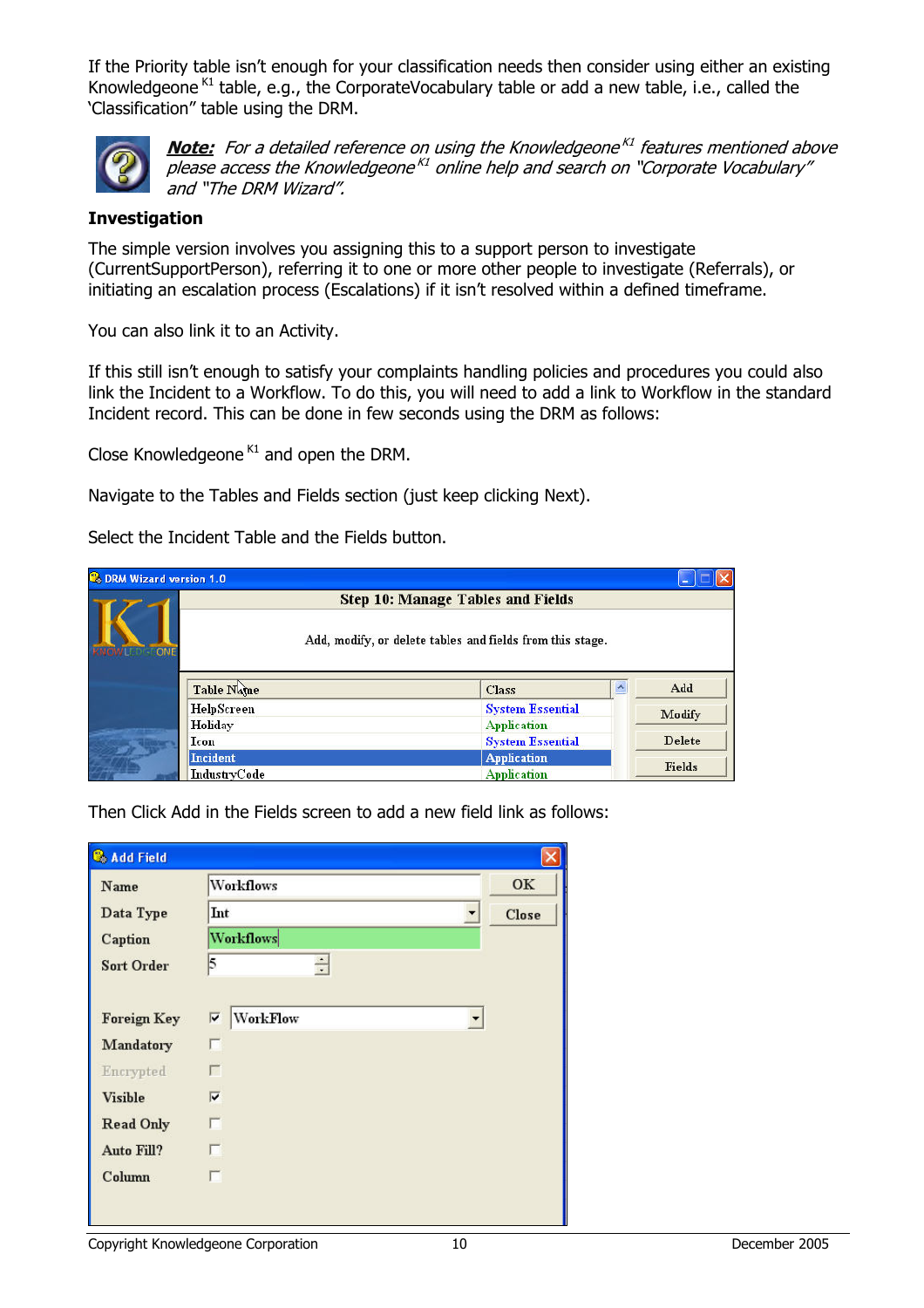<span id="page-10-0"></span>Close the DRM and open Knowledgeone  $K1$  again.

Look at the Incident record; it now includes a link to the Workflow table.





**<u>Note:</u> For a detailed explanation on how to use the K1 features discussed above please** access the K1 online help and search on "The DRM Wizard" and "Help Desk".

<u>http://www.knowledgeonecorp.com/support[/faq/pdfs/Modifying%20the%20Knowledgeone%20Data](http://www.knowledgeonecorp.com/support/faq/pdfs/Modifying the Knowledgeone Data Model.pdf)</u> Also see the PDF paper on our website titled, "Modifying the Knowledgeone  $K1$  Data Model" at: [%20Model.pdf](http://www.knowledgeonecorp.com/support/faq/pdfs/Modifying the Knowledgeone Data Model.pdf)

#### **Tracking**

Obviously, the best way to track a complaint is by the unique incident number. In our example this is also the External ID of the Incident record.

20050004 \*Incident Number

Simply use the Search Method (see below) to search on this field or any combination of fields (attributes) of the Incident record to find it instantly. Once you find the Incident, simply open it in View to see the status of any aspect of this Incident, i.e., whether it is open or closed, the progress of any Activities, Workflows, Referrals or Escalations, etc.

This is why we say the Complaints Management personality is 'single-table-centric'. Once you open up the Incident record you can view the details in any related table from within this record. You never have to 'leave' the Incident table in order to manage all aspects of complaints management.

The Notes table is also of great assistance when tracking the progress of any complaint. You need to ensure that your support people record the details of not just conversations with the customer but also of any significant events in the complaints management process. The Notes table is ideal for this purpose.



#### **Response**

You can use the Print Method (see Reporting below) or the Export Method or a Scheduled Task to respond to the complainant.



**<u>Note:</u> For a detailed explanation of how to use these features please access the K1** online help and search on "Export" and "Scheduled Tasks". Also search on "Help Desk" for an explanation of how to use Triggers and Scheduled Tasks/Stored Procedures in complaints processing.

#### **Reporting**

Using Knowledgeone K<sub>1</sub>'s Print function you can produce any report or form or letter required. You can also save standard reports/letters/forms for ongoing use.



**Note:** For a detailed explanation of how to use Knowledgeone<sup>K1</sup>'s Print Method and wizard please access the K1 online help and search on "Print".